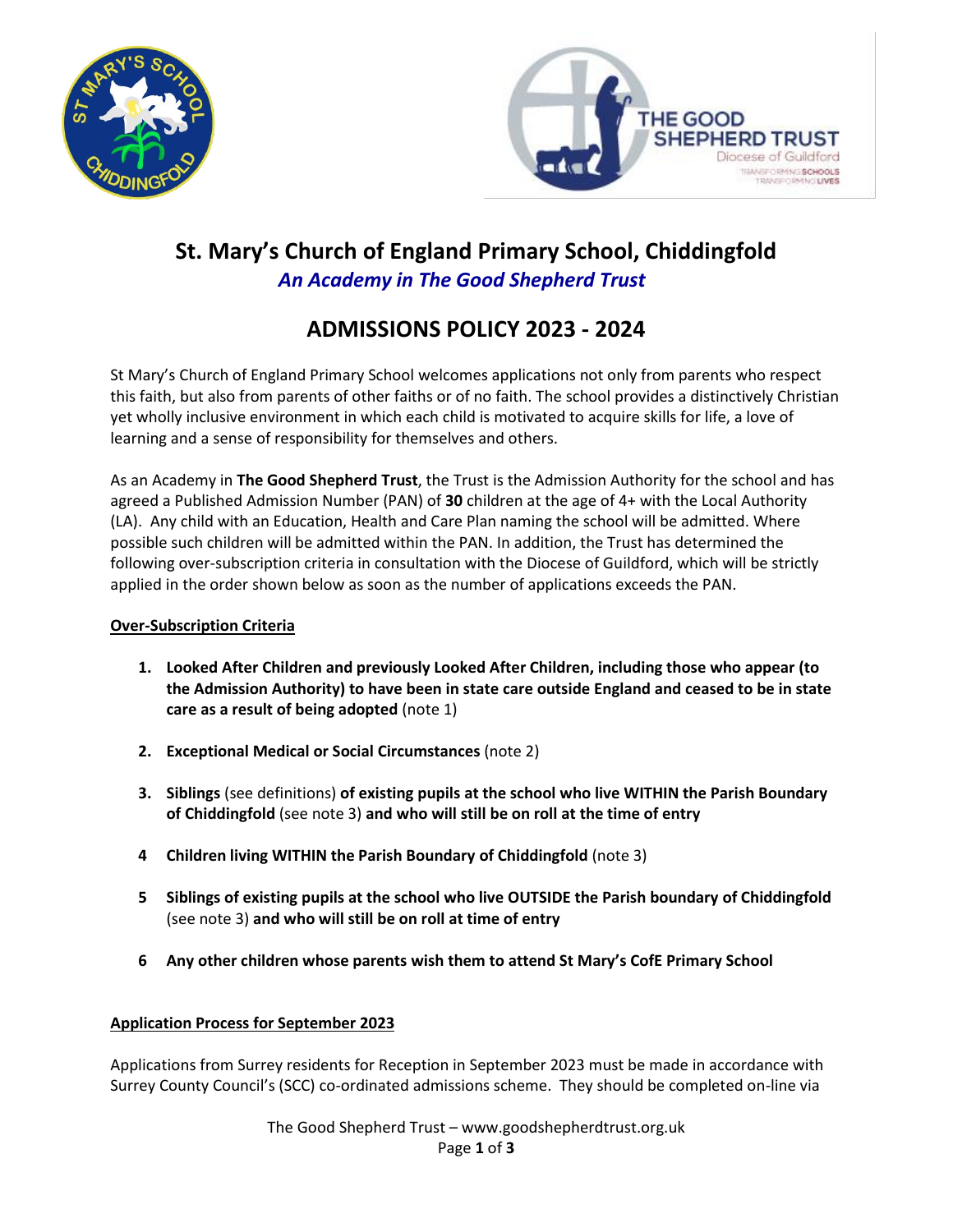the SCC website [www.surreycc.gov.uk/admissions](http://www.surreycc.gov.uk/admissions) or if a paper copy is required, please contact SCC on 0300 200 1004. Completed forms must be returned directly to the LA **by 15th January 2023.** 

Children start school in September following their 4<sup>th</sup> birthday. However, parents may defer entry to the beginning of the term after the child's 5<sup>th</sup> birthday, but not beyond the beginning of the final term in the academic year for which the offer is made. A child may also attend part-time until statutory school age is reached.

### **Summer Born Children/Out of Chronological Age Education**

For children born between  $1<sup>st</sup>$  April and  $31<sup>st</sup>$  August, parents may decide to delay admission to school until the term *after* their child turns 5, i.e. when statutory school age is reached. In such a scenario a child would normally start school the following year in Year 1, missing out on Reception. However, a parent may request that their child is admitted to Reception instead, meaning that the child would be educated outside their correct year group. Applications outside the normal age group can be made to other year groups at the school. If parents wish to apply for their child to be placed within a different year group, they should discuss their wishes with the Headteacher, stating clearly why they feel admission to a different year group would be appropriate, including any supporting documentary evidence if they wish. The local committee will then make a decision as to which year group the child should enter in the following year, based on the particular circumstances of each case and in the best interests of the child. The Headteacher's views will be taken into account and reasons for the decision shared in writing with parents. However, please note that the school cannot 'reserve' a place either in Reception or Year 1 for the following year, when a fresh application must be made. For further information and other out of correct year group requests, please se[e www.surreycc.gov.uk/admissions](http://www.surreycc.gov.uk/admissions)

#### **Notes**

- **1) Looked After Children and previously Looked After Children, including those who appear (to the Admission Authority) to have been in state care outside England and ceased to be in state care as a result of being adopted –** children who are in the care of the LA or provided with accommodation by a LA in accordance with S.22 of the Children Act 1989; or children who were in the care of the LA or provided with accommodation by a LA and who left that care through adoption, Child Arrangement Order or Special Guardianship Order. Official confirmation of the child's status must be submitted at the time of application.
- **2) Exceptional Medical or Social Circumstances** a child who has a serious medical condition or if there are sensitive family circumstances which make it *essential* that the child attends St Mary's CofE Primary school rather than any other. Appropriate documentary evidence from a Consultant Doctor (a letter from a General Practitioner alone will not suffice) or from the relevant support services must be submitted at the time of application, making clear why attendance at this school is essential. The local committee will assess such evidence and make a decision on each individual case.

**NB**. All schools are expected to support children with more common medical conditions such as asthma, nut allergies and stress-related symptoms.

**3) Parish Boundary** - this can be viewed on the 'A Church Near You' website [https://www.achurchnearyou.com](https://www.achurchnearyou.com/) or a hard copy is available to view in the school office.

#### **Definitions**